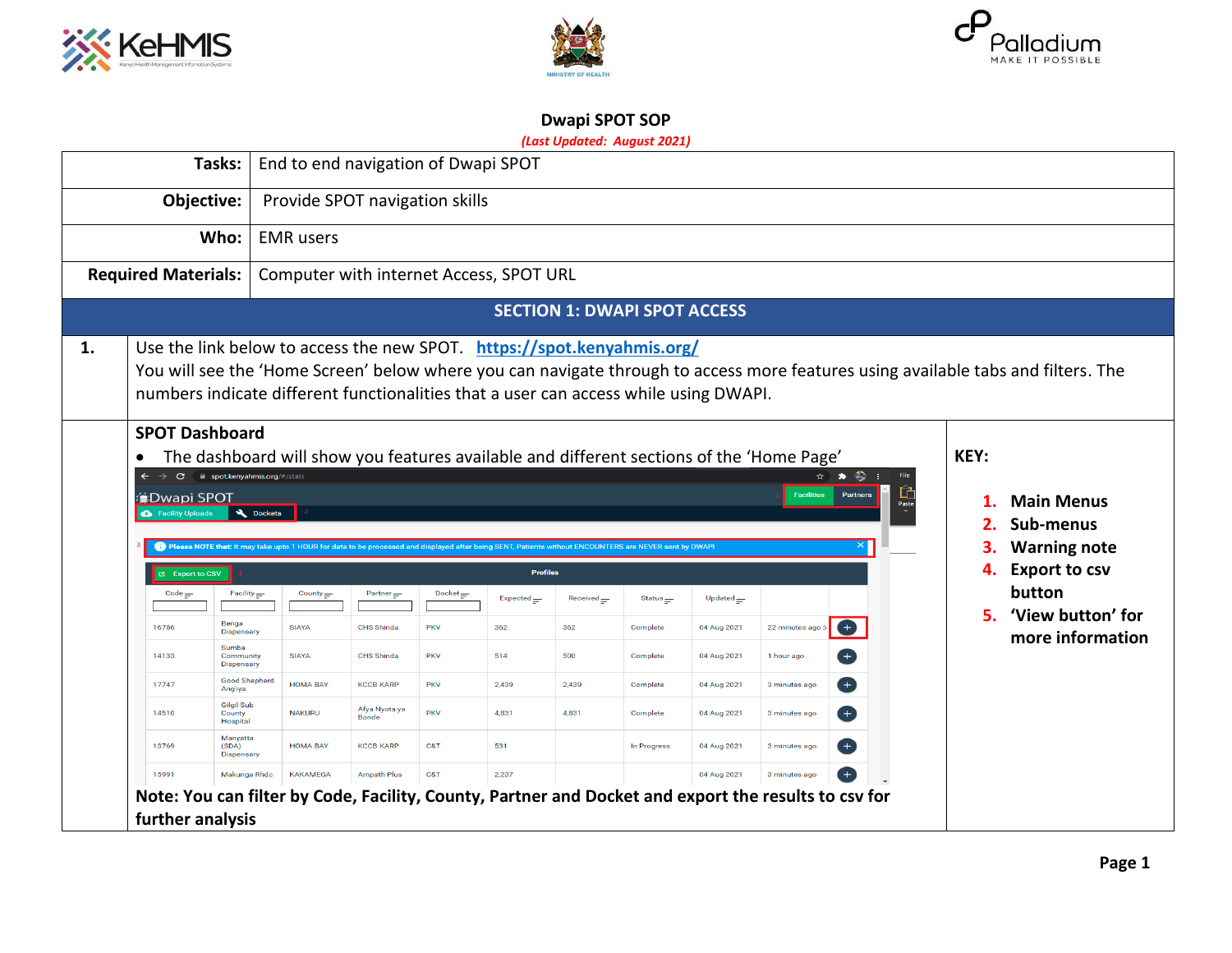





#### **1. Facility Uploads tab**

This displays a list of all the facilities that have uploaded data into the NDWH using the DWAPI tool. Additional details are indicated. Details include MFL Code, Facility name, County, SDP, Docket, Number expected, Number received, Status of the upload, the last day of upload and the elapsed period. See 9 above.

The list can be expanded to focus on a specific facility by clicking the "+" sign.

**2. Facility Dashboard**

It has several features such as facility name, code, and different characteristics of the data uploads for both Facility uploads and Dockets Click on the '**+'** icon against a facility to

display the following:

- **-** Upload statistics for each indicator (i.e. NDWH, HTS, PKV,MNCH).
- **-** Facility Metrics
- **-** Indicator Metrics

| Code                      | <b>Runyenjes District Hospital</b><br>12719                                                                                                                                                               |                              |                          |                         |                                        |                                          |         |     |                                            |                    |                |
|---------------------------|-----------------------------------------------------------------------------------------------------------------------------------------------------------------------------------------------------------|------------------------------|--------------------------|-------------------------|----------------------------------------|------------------------------------------|---------|-----|--------------------------------------------|--------------------|----------------|
| <b>HTS</b><br><b>NDWH</b> | PKV                                                                                                                                                                                                       |                              |                          |                         |                                        |                                          |         |     | <b>Upload History</b>                      |                    |                |
| Extract                   |                                                                                                                                                                                                           | Recieved                     |                          | Expected                |                                        | Update                                   |         | 10k |                                            |                    |                |
| All Patients              |                                                                                                                                                                                                           | 1397                         | 1422                     |                         | 27 Apr 2021                            |                                          |         | 1k  | ٠                                          | $\circ$            |                |
| <b>ART Patients</b>       |                                                                                                                                                                                                           | 1294                         | 1294                     |                         | 27 Apr 2021                            |                                          |         | 100 |                                            |                    |                |
| <b>Patient Baselines</b>  |                                                                                                                                                                                                           | 1393                         | 1393                     |                         | 27 Apr 2021                            |                                          | Count   |     |                                            |                    |                |
| <b>Patient Status</b>     | 78                                                                                                                                                                                                        |                              | 78                       |                         | 27 Apr 2021                            |                                          | Patient | 10  |                                            |                    |                |
|                           |                                                                                                                                                                                                           |                              | <b>Facility Metrics</b>  |                         |                                        |                                          |         |     |                                            |                    |                |
|                           | Measure                                                                                                                                                                                                   |                              | Metric                   |                         |                                        | <b>Description</b>                       |         | O.1 |                                            |                    |                |
| Dwapi Version             |                                                                                                                                                                                                           | 2.5.1.0                      |                          |                         | Dwapi Version                          |                                          |         |     | Mar-2021                                   | Apr-2021<br>Months |                |
| Emr Name                  |                                                                                                                                                                                                           | KenyaEMR                     |                          |                         | <b>Current EMR at Facility</b>         |                                          |         |     | $-C&T$ $\rightarrow$ HTS $\rightarrow$ PKV |                    |                |
| Emr Version               |                                                                                                                                                                                                           | 17.3.4                       |                          |                         | <b>Current EMR Version at Facility</b> |                                          |         |     |                                            |                    | Highcharts.com |
| Last Login Date           |                                                                                                                                                                                                           | 17 Mar 2021                  |                          |                         | Last login date into the EMR           |                                          |         |     |                                            |                    |                |
| Loet MOLL 721 Dun Date    |                                                                                                                                                                                                           |                              |                          |                         |                                        | I set data MOLI 721 Danort wae nanaratad |         |     |                                            |                    |                |
|                           |                                                                                                                                                                                                           |                              | <b>Indicator Metrics</b> |                         |                                        |                                          |         |     |                                            |                    |                |
| <b>Indicator Name</b>     | Indicator<br><b>Description</b>                                                                                                                                                                           | <b>EMR</b> Indicator<br>Date | <b>EMR Value</b>         | <b>NDWH Calculation</b> | <b>NDWH Date</b>                       | <b>Difference</b>                        |         |     |                                            |                    |                |
| <b>HTS_TESTED</b>         | Individuals who<br>received a HIV<br>test. Computation<br>: Count of all<br>individuals who<br>received HIV<br><b>Testing Services</b><br>(HTS) and<br>received their test<br>results in a given<br>month | 31 Mar 2021                  | $\circ$                  | $\circ$                 | 31 Mar 2021                            | $\circ$                                  |         |     |                                            |                    |                |
| HTS TESTED PO             | Individuals who<br>tested positive<br>during a HIV test.<br>Computation:                                                                                                                                  | $1.111$ $1.11$               |                          |                         | $-12.7$<br><b>COLLECTION</b>           |                                          |         |     |                                            |                    |                |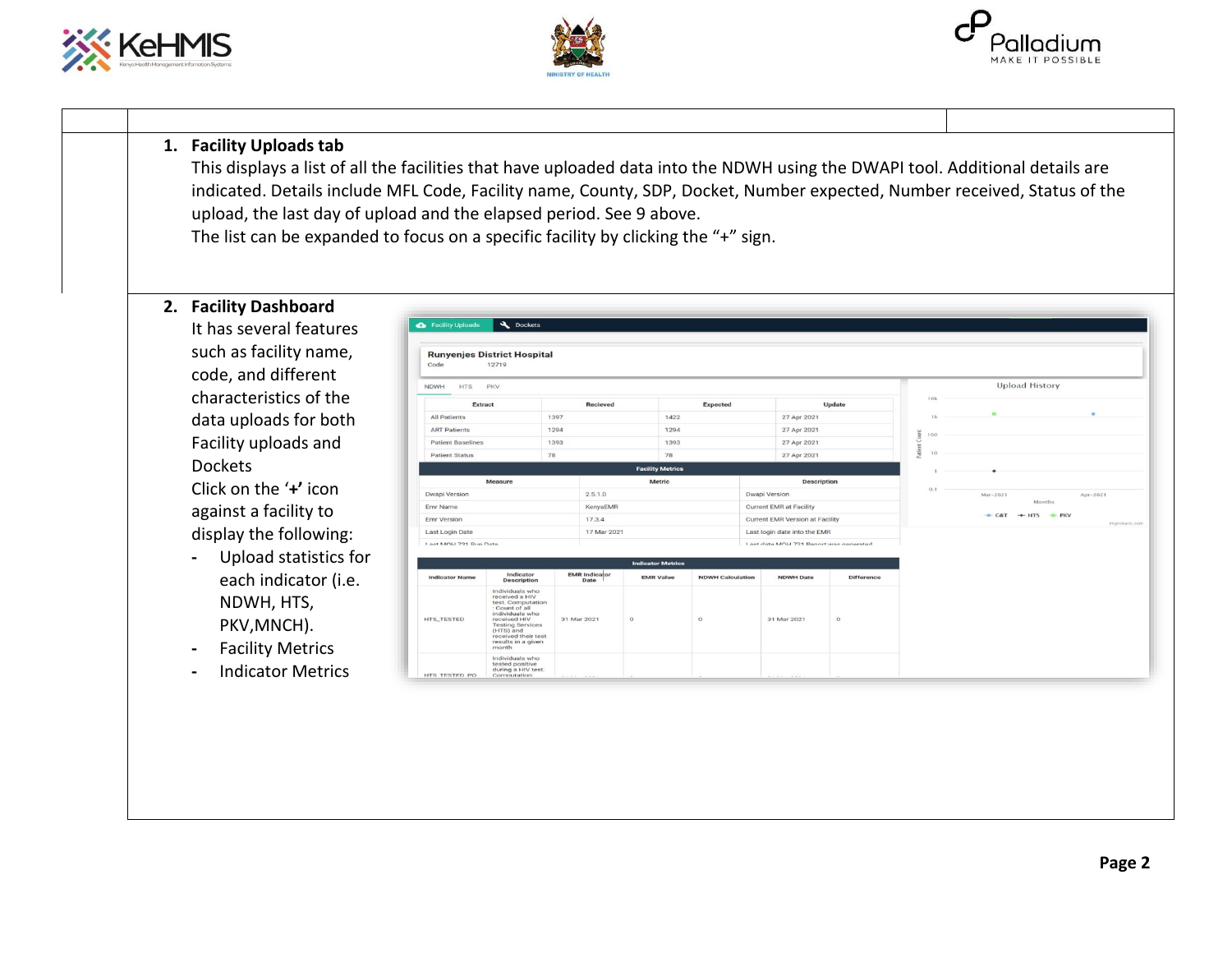





## **3. Partners Menu**

Contains **Partners** and **Master Facilities** sub-menus

- Click on the 'Partners' sub-menu display '**Implementing Partners'** information and the '**Agencies**' as shown below
- This section will show Implementing Partners names, codes, implementation name and the Agency for each partner

| <b>: Dwapi SPOT</b>                      |                                                              |                                                              |               |  |                    | <b>Facilities</b><br>Partner |
|------------------------------------------|--------------------------------------------------------------|--------------------------------------------------------------|---------------|--|--------------------|------------------------------|
| $\overline{\mathbf{A}}$<br>m<br>Partners | <b>Master Facilities</b>                                     |                                                              |               |  |                    |                              |
|                                          | <b>Implementing Partners</b>                                 | <b>Agencies</b>                                              |               |  |                    |                              |
| Code                                     | <b>Name</b>                                                  | <b>Implementation Name</b>                                   | <b>Agency</b> |  | <b>Display</b>     |                              |
| 70109                                    | <b>HJF-Kisumu West</b>                                       | <b>HJF-Kisumu West</b>                                       | <b>DOD</b>    |  | <b>USAID</b>       |                              |
| 0                                        | Afya Kamilisha                                               | Afya Kamilisha                                               | <b>USAID</b>  |  | CDC                |                              |
| 18504                                    | <b>UMB Timiza</b>                                            | <b>UMB Timiza</b>                                            | CDC           |  | <b>DOD</b>         |                              |
| 18494                                    | Afya Ziwani                                                  | Afya Ziwani                                                  | <b>USAID</b>  |  | AHF                |                              |
| 9171                                     | South Rift Valley                                            | South Rift Valley                                            | <b>DOD</b>    |  | <b>WRP</b>         |                              |
| 18495                                    | Ampath Plus                                                  | <b>Ampath Plus</b>                                           | <b>USAID</b>  |  | No Agency          |                              |
| 18509                                    | <b>AMREF Nairobi Kitui</b>                                   | <b>AMREF Nairobi Kitui</b>                                   | CDC           |  | <b>Global Fund</b> |                              |
| 18208                                    | <b>Impact Research</b><br>Development<br>Organization (IRDO) | <b>Impact Research</b><br>Development<br>Organization (IRDO) | <b>CDC</b>    |  | Other              |                              |
| 0                                        | CHS Shinda                                                   | CHS Shinda                                                   | CDC           |  |                    |                              |
| 18207                                    | Columbia STARS                                               | Columbia STARS                                               | CDC           |  |                    |                              |